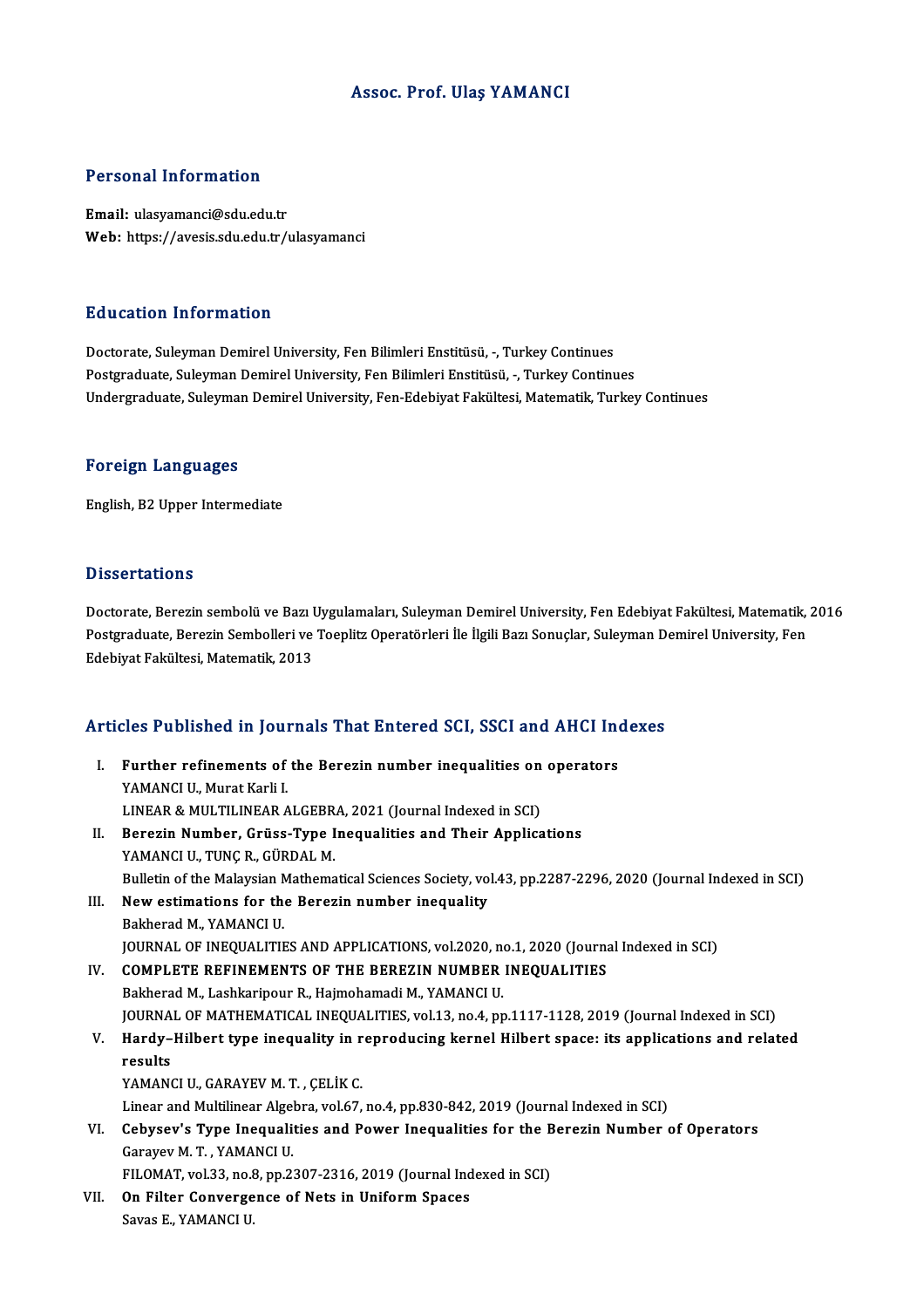FILOMAT, vol.33, no.2, pp.353-357, 2019 (Journal Indexed in SCI)<br>Some results related to the Beregin number inequalities VIII. Some results related to the Berezin number inequalities<br>YAMANCI U., Garayev M. FILOMAT, vol.33, no.2, p<sub>l</sub><br>Some results related t<br>YAMANCI U., Garayev M.<br>TURKISH JOURNAL OF M TURKISH JOURNAL OF MATHEMATICS, vol.43, no.4, pp.1940-1952, 2019 (Journal Indexed in SCI) IX. Boundary Behavior of Berezin Symbols and Related Results TURKISH JOURNAL OF MATHEMATICS, vol.43, no.4, p<br>Boundary Behavior of Berezin Symbols and Re<br>Garayev M. T. , GÜRDAL M., YAMANCI U., Halouani B.<br>EU OMAT Vol.33, no.14, np.4433, 4439, 3019 (Journe Boundary Behavior of Berezin Symbols and Related Results<br>Garayev M. T. , GÜRDAL M., YAMANCI U., Halouani B.<br>FILOMAT, vol.33, no.14, pp.4433-4439, 2019 (Journal Indexed in SCI)<br>Some results for onerators on a model space. Garayev M. T., GÜRDAL M., YAMANCI U., Halouani B<br>FILOMAT, vol.33, no.14, pp.4433-4439, 2019 (Journ<br>X. Some results for operators on a model space<br>CÜRDAL M. VAMANCUL Carayay M FILOMAT, vol.33, no.14, pp.4433-443<br>Some results for operators on a<br>GÜRDAL M., YAMANCI U., Garayev M.<br>EPONTIERS OF MATHEMATICS IN CH Some results for operators on a model space<br>GÜRDAL M., YAMANCI U., Garayev M.<br>FRONTIERS OF MATHEMATICS IN CHINA, vol.13, no.2, pp.287-300, 2018 (Journal Indexed in SCI)<br>On the summability methods of logarithmis type and th GÜRDAL M., YAMANCI U., Garayev M.<br>FRONTIERS OF MATHEMATICS IN CHINA, vol.13, no.2, pp.287-300, 2018 (Journal I<br>XI. On the summability methods of logarithmic type and the Berezin symbol<br>YAMANCI U. FRONTIERS<br>**On the sum<br>YAMANCI U.**<br>TURKISH JOI TURKISH JOURNAL OF MATHEMATICS, vol.42, no.5, pp.2417-2422, 2018 (Journal Indexed in SCI) YAMANCI U.<br>TURKISH JOURNAL OF MATHEMATICS, vol.42, no.5, pp.2417-2422, 2018 (Journal Indexed in SCI)<br>XII. Berezin Number Inequality for Convex Function in Reproducing Kernel Hilbert Space<br>YAMANCLU, CÜPDAL M. Carayay M.T. TURKISH JOURNAL OF MATHEMATICS,<br>Berezin Number Inequality for Con<br>YAMANCI U., GÜRDAL M., Garayev M. T.<br>FU OMAT vol 31, po 18, pp 5711, 5717 Berezin Number Inequality for Convex Function in Reproduci<br>YAMANCI U., GÜRDAL M., Garayev M. T.<br>FILOMAT, vol.31, no.18, pp.5711-5717, 2017 (Journal Indexed in SCI)<br>On numerical radius and Berezin number inequalities for re YAMANCI U., GÜRDAL M., Garayev M. T.<br>FILOMAT, vol.31, no.18, pp.5711-5717, 2017 (Journal Indexed in SCI)<br>XIII. On numerical radius and Berezin number inequalities for reproducing kernel Hilbert space<br>YAMANCI U., GÜRDAL M. FILOMAT, vol.31, no.18, pp.5711-5717, 2017 (Journal Indexed in SCI) On numerical radius and Berezin number inequalities for reproducing kernel Hilbe:<br>YAMANCI U., GÜRDAL M.<br>NEW YORK JOURNAL OF MATHEMATICS, vol.23, pp.1531-1537, 2017 (Journal Indexed in SCI)<br>Berezin sumbels and Borel summebi XIV. Berezin symbols and Borel summability NEW YORK JOURNAL OF MATHEMATICS,<br>Berezin symbols and Borel summabil<br>GARAYEV M. T. , GÜRDAL M., YAMANCI U.<br>QUAESTIONES MATHEMATICAE vol 40, pa QUAESTIONES MATHEMATICAE, vol.40, no.3, pp.403-411, 2017 (Journal Indexed in SCI) GARAYEV M. T. , GÜRDAL M., YAMANCI U.<br>QUAESTIONES MATHEMATICAE, vol.40, no.3, pp.403-411, 2017 (Journal Indexed in SCI)<br>XV. Description of Bloch spaces, weighted Bergman spaces and invariant subspaces, and related<br>ques QUAESTION<br>Descriptio<br>questions<br>CARAVEVA Description of Bloch spaces, weighte<br>questions<br>GARAYEV M.T., GÜRDAL M., YAMANCI U.<br>KUWAIT JOURNAL OF SCIENCE vol.43, no questions<br>GARAYEV M. T. , GÜRDAL M., YAMANCI U.<br>KUWAIT JOURNAL OF SCIENCE, vol.43, no.3, pp.70-77, 2016 (Journal Indexed in SCI)<br>Statistical convensence and enerators on Foek space. GARAYEV M. T., GÜRDAL M., YAMANCI U.<br>KUWAIT JOURNAL OF SCIENCE, vol.43, no.3, pp.70-77, 2016<br>XVI. Statistical convergence and operators on Fock space<br>YAMANCI U., GÜRDAL M. KUWAIT JOURNAL OF SC<br>Statistical convergence<br>YAMANCI U., GÜRDAL M.<br>NEW YORK JOURNAL OF Statistical convergence and operators on Fock space<br>YAMANCI U., GÜRDAL M.<br>NEW YORK JOURNAL OF MATHEMATICS, vol.22, pp.199-207, 2016 (Journal Indexed in SCI)<br>STATISTICAL CONVERCENCE AND SOME QUESTIONS OF OPERATOR THEORY XVII. STATISTICAL CONVERGENCE AND SOME QUESTIONS OF OPERATOR THEORY<br>GÜRDAL M., YAMANCI U. NEW YORK JOURNAL OF<br>STATISTICAL CONVER<br>GÜRDAL M., YAMANCI U.<br>DYNAMIC SYSTEMS AND DYNAMIC SYSTEMS AND APPLICATIONS, vol.24, no.3, pp.305-311, 2015 (Journal Indexed in SCI) GÜRDAL M., YAMANCI U.<br>DYNAMIC SYSTEMS AND APPLICATIONS, vol.24, no.3, pp.305-311, 2015 (Journa<br>XVIII. Generators of certain function Banach algebras and related questions<br>CÜRDAL M. XAMANCUU SALTAN S DYNAMIC SYSTEMS AND APPLICATI<br>Generators of certain function B<br>GÜRDAL M., YAMANCI U., SALTAN S.<br>APPLIED MATHEMATICS & INFORM Generators of certain function Banach algebras and related questions<br>GÜRDAL M., YAMANCI U., SALTAN S.<br>APPLIED MATHEMATICS & INFORMATION SCIENCES, vol.9, no.1, pp.85-88, 2015 (Journal Indexed in SCI<br>Eynanded) GÜRDAL M.<br>APPLIED M.<br>Expanded)<br>dist FORM APPLIED MATHEMATICS & INFORMATION SCIENC<br>Expanded)<br>XIX. dist-FORMULAS AND TOEPLITZ OPERATORS<br>CÜBDALM CARAYEV M.T. SALTANS, XAMANCI Expanded)<br>XIX. dist-FORMULAS AND TOEPLITZ OPERATORS<br>GÜRDAL M., GARAYEV M. T. , SALTAN S., YAMANCI U. dist-FORMULAS AND TOEPLITZ OPERATORS<br>GÜRDAL M., GARAYEV M. T. , SALTAN S., YAMANCI U.<br>ANNALS OF FUNCTIONAL ANALYSIS, vol.6, no.1, pp.221-226, 2015 (Journal Indexed in SCI)<br>Congrators of cortain function Banash algebras and GÜRDAL M., GARAYEV M. T. , SALTAN S., YAMANCI U.<br>ANNALS OF FUNCTIONAL ANALYSIS, vol.6, no.1, pp.221-226, 2015 (Journal Index<br>XX. Generators of certain function Banach algebras and related questions<br>CÜPDAL M. SALTAN S. VAMA XX. Generators of certain function Banach algebras and related questions GÜRDAL M., SALTAN S., YAMANCI U. Generators of certain function Banach algebras and related questions<br>GÜRDAL M., SALTAN S., YAMANCI U.<br>Applied Mathematics and Information Sciences, vol.9, no.1, pp.85-88, 2015 (Journal Indexed in SCI Expanded)<br>SOME RESULTS GÜRDAL M., SALTAN S., YAMANCI U.<br>Applied Mathematics and Information Sciences, vol.9, no.1, pp.85-88, 2015 (Journal Indexe<br>XXI. SOME RESULTS RELATED WITH BEREZIN SYMBOLS AND TOEPLITZ OPERATORS Applied Mathematics and Information Sc<br>SOME RESULTS RELATED WITH BER<br>KARAEV M. T. , GÜRDAL M., YAMANCI U.<br>MATHEMATICAL INFOUALITIES & APPLI SOME RESULTS RELATED WITH BEREZIN SYMBOLS AND TOEPLITZ OPERATORS<br>KARAEV M. T. , GÜRDAL M., YAMANCI U.<br>MATHEMATICAL INEQUALITIES & APPLICATIONS, vol.17, no.3, pp.1031-1045, 2014 (Journal Indexed in SCI)<br>SPECIAL OPERATOR CLA KARAEV M. T., GÜRDAL M., YAMANCI U.<br>MATHEMATICAL INEQUALITIES & APPLICATIONS, vol.17, no.3<br>XXII. SPECIAL OPERATOR CLASSES AND THEIR PROPERTIES SPECIAL OPERATOR CLASSES AND THEIR PROPERTIES<br>KARAEV M. T., Guerdal M., Yamanci U. BANACH JOURNAL OF MATHEMATICAL ANALYSIS, vol.7, no.2, pp.74-85, 2013 (Journal Indexed in SCI)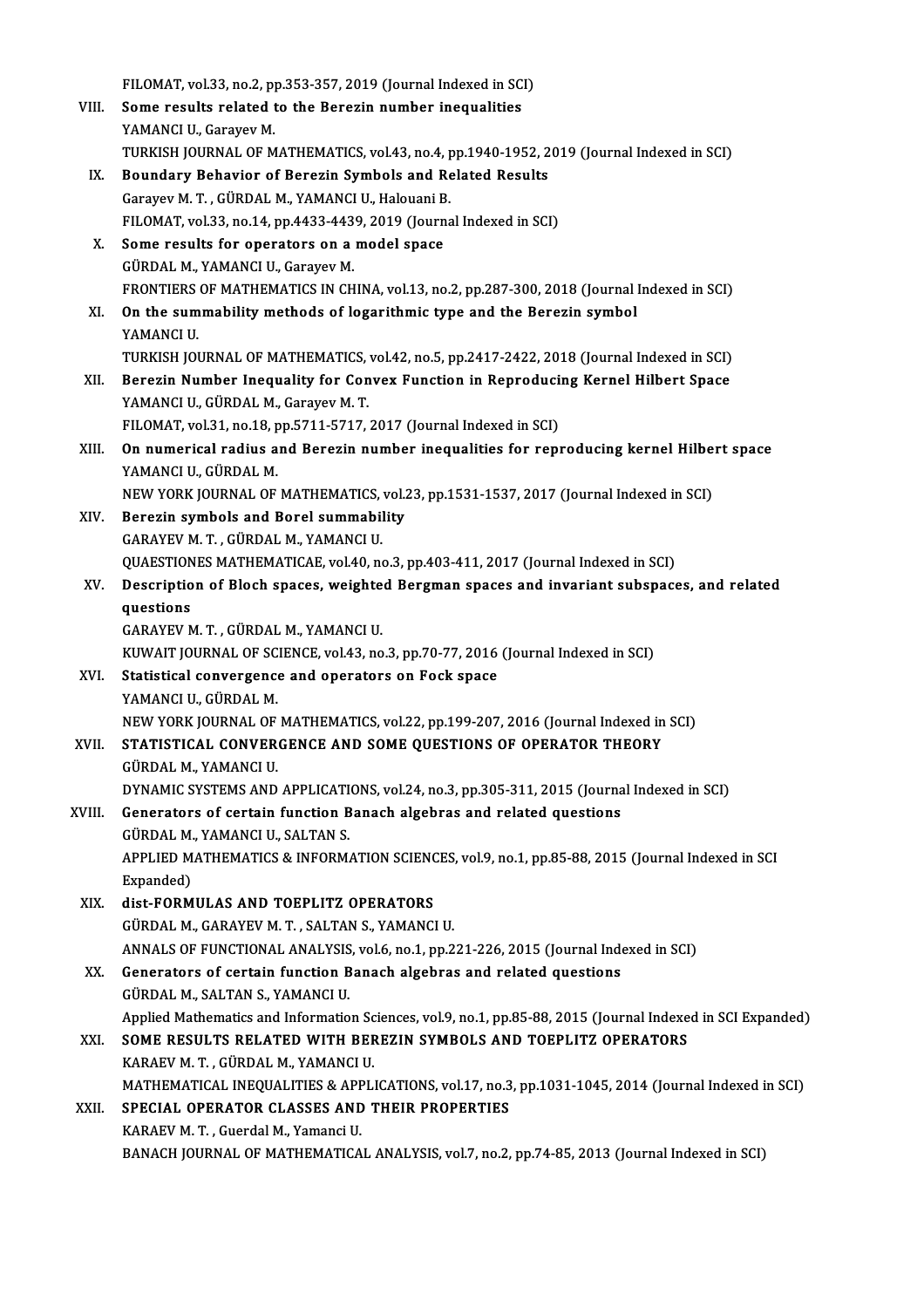# Articles Published in Other Journals

| <b>Articles Published in Other Journals</b> |                                                                                                                                                             |  |
|---------------------------------------------|-------------------------------------------------------------------------------------------------------------------------------------------------------------|--|
| L.                                          | I-localized Sequence in Two Normed Spaces<br>YAMANCI U., SAVAŞ E., GÜRDAL M.                                                                                |  |
|                                             | Malaysian Journal of Mathematical Science, vol.14, no.3, pp.491-503, 2020 (Journal Indexed in ESCI)                                                         |  |
| П.                                          | STATISTICALLY LOCALIZED SEQUENCES IN 2-NORMED SPACES                                                                                                        |  |
|                                             | YAMANCI U., ADİLOĞLU A., GÜRDAL M.                                                                                                                          |  |
|                                             | Honam Mathematical journal, vol.42, pp.161-173, 2020 (Journal Indexed in ESCI)                                                                              |  |
| Ш.                                          | I-lacunary statistical convergence of weighted g via modulus functions in 2-normed spaces<br>SAVAŞ E, YAMANCI U, GÜRDAL M.                                  |  |
|                                             | COMMUNICATIONS FACULTY OF SCIENCES UNIVERSITY OF ANKARA-SERIES A1 MATHEMATICS AND STATISTICS,<br>vol.68, no.2, pp.2324-2332, 2019 (Journal Indexed in ESCI) |  |
| IV.                                         | ON BOREL CONVERGENCE OF DOUBLE SEQUENCES                                                                                                                    |  |
|                                             | YAMANCI U.                                                                                                                                                  |  |
|                                             | COMMUNICATIONS FACULTY OF SCIENCES UNIVERSITY OF ANKARA-SERIES A1 MATHEMATICS AND STATISTICS,<br>vol.68, no.2, pp.1289-1293, 2019 (Journal Indexed in ESCI) |  |
| V.                                          | On Asymptotically Generalized Statistical Equivalent Double Sequences Via Ideals<br>YAMANCI U., GÜRDAL M.                                                   |  |
|                                             | Electronic Journal of Mathematical Analysis and Applications, vol.3, no.1, pp.89-96, 2015 (Refereed Journals of<br>Other Institutions)                      |  |
| VI.                                         | On some numerical characteristics of operators                                                                                                              |  |
|                                             | GÜRDAL M., Garayev M., SALTAN S., YAMANCI U.                                                                                                                |  |
|                                             | Arab Journal of Mathematical Sciences, vol.21, no.1, pp.118-126, 2015 (Refereed Journals of Other Institutions)                                             |  |
| VII.                                        | I statistically pre Cauchy double sequences                                                                                                                 |  |
|                                             | YAMANCI U., GÜRDAL M.                                                                                                                                       |  |
|                                             | Global Journal of Mathematical Analysis, vol.2, no.4, pp.297-303, 2014 (Refereed Journals of Other Institutions)                                            |  |
| VIII.                                       | AI-statistical convergence with respect to a sequence of modulus functions                                                                                  |  |
|                                             | YAMANCI U., GÜRDAL M., SALTAN S.                                                                                                                            |  |
|                                             | CONTEMPORARY ANALYSIS AND APPLIED MATHEMATICS, vol.2, no.1, pp.136-145, 2014 (Journal Indexed in ESCI)                                                      |  |
| IX.                                         | AI-statistical convergence with respect to a sequence of modulus functions<br>YAMANCI U., GÜRDAL M., SALTAN S.                                              |  |
|                                             | CONTEMPORARY ANALYSIS AND APPLIED MATHEMATICS, vol.2, no.1, pp.136-145, 2014 (Journal Indexed in ESCI)                                                      |  |
| X.                                          | AI-statistical convergence with respect to a sequence of modulus functions                                                                                  |  |
|                                             | YAMANCI U., GÜRDAL M., SALTAN S.                                                                                                                            |  |
|                                             | CONTEMPORARY ANALYSIS AND APPLIED MATHEMATICS, vol.2, no.1, pp.136-145, 2014 (Journal Indexed in ESCI)                                                      |  |
| XI.                                         | I-Statistical convergence in 2-normed space                                                                                                                 |  |
|                                             | YAMANCI U., GÜRDAL M.                                                                                                                                       |  |
|                                             | Arab Journal of Mathematical Sciences, vol.20, no.1, pp.41-47, 2014 (Refereed Journals of Other Institutions)                                               |  |
| XII.                                        | Lacunary Statistical Limit Points in Random 2-Normed Spaces                                                                                                 |  |
|                                             | GÜNCAN A. N., YAMANCI U., GÜRDAL M.                                                                                                                         |  |
|                                             | ISRN Mathematical Analysis, vol.2013, no.189721, pp.1-10, 2013 (Journal Indexed in ESCI)                                                                    |  |
| XIII.                                       | Lacunary Statistical Limit Points in Random 2-Normed Spaces                                                                                                 |  |
|                                             | GÜNCAN A. N., YAMANCI U., GÜRDAL M.                                                                                                                         |  |
|                                             | ISRN Mathematical Analysis, vol.2013, no.189721, pp.1-10, 2013 (Journal Indexed in ESCI)                                                                    |  |
| XIV.                                        | On lacunary ideal convergence in random n-normed space                                                                                                      |  |
|                                             | YAMANCI U., GÜRDAL M.                                                                                                                                       |  |
|                                             | Journal of Mathematics, vol.2013, 2013 (Refereed Journals of Other Institutions)                                                                            |  |

### Books&Book Chapters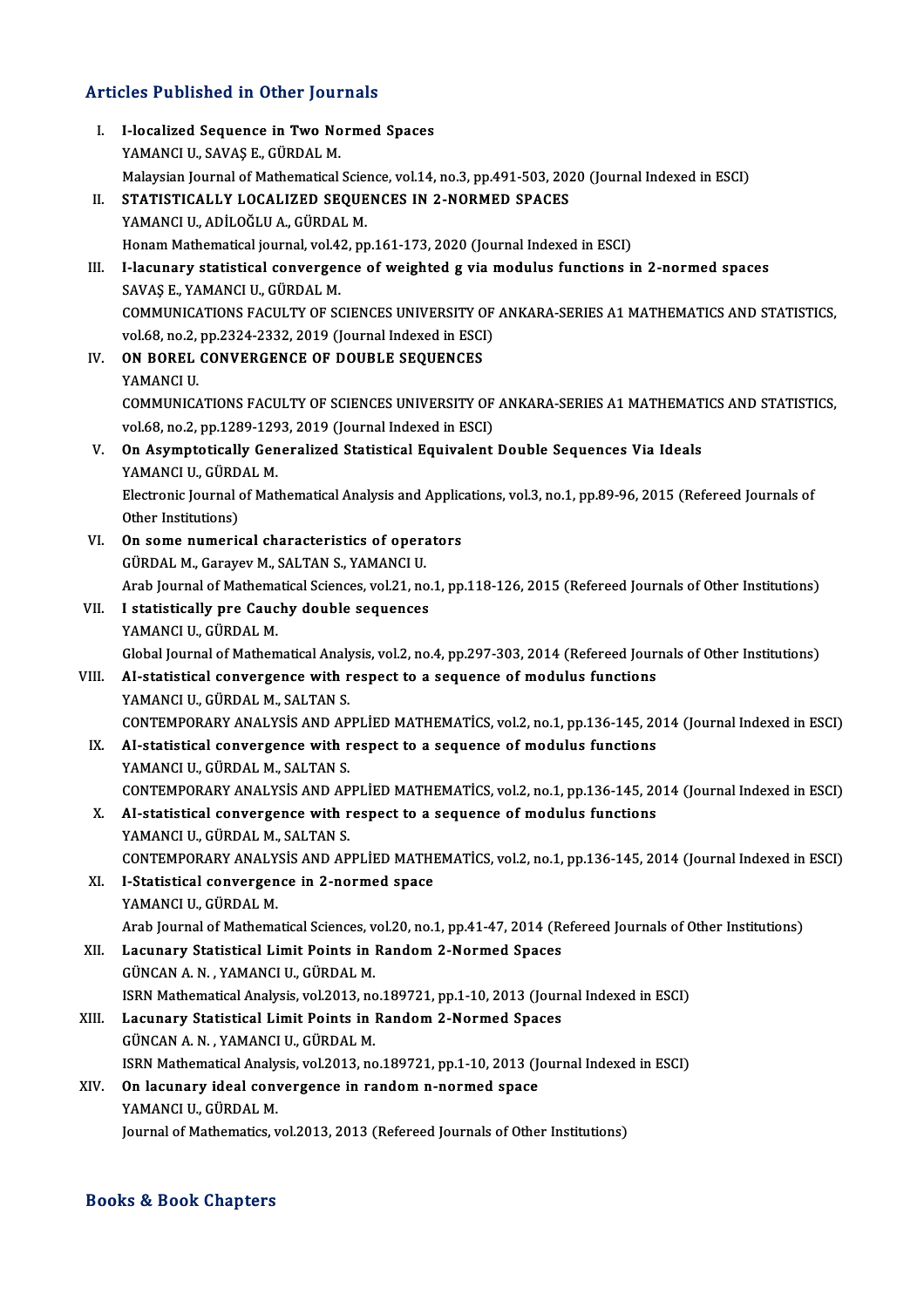## I. I-Statistically Localized Sequence in 2-Normed Spaces<br>XAMANCUL CÜRDAL M I-Statistically Localize<br>YAMANCI U., GÜRDAL M.<br>in: Artificial Intellizence a

YAMANCI U., GÜRDAL M.<br>in: Artificial Intelligence and Applied Mathematics in Engineering Problems. Lecture Notes on Data Engineering and YAMANCI U., GÜRDAL M.<br>in: Artificial Intelligence and Applied Mathematics in Engineering Problems. Lecture Notes on Data Engineering<br>Communications Technologies, vol 43., Hemanth D., Kose U., Editor, Springer International in: Artificial<br>Communicat<br>1046, 2020

# 1046,2020<br>Refereed Congress / Symposium Publications in Proceedings

efereed Congress / Symposium Publication<br>I. I-statistical convergence in n-normed spaces<br>CUPDALM YAMANCUL I. I-statistical convergence in n-normed spaces<br>GÜRDAL M., YAMANCI U. I-statistical convergence in n-normed spaces<br>GÜRDAL M., YAMANCI U.<br>6th International Conference on Recent Advances in Pure and Applied Mathematics, Uşak, Turkey, 12 - 15 June<br>2019 pp 52 57 30<br>2019, pp.52-57<br>2019, pp.52-57<br>Invance Bener 6th International Conference on Recent Advances in Pure and Appl<br>2019, pp.52-57<br>II. Inverse Berezin number inequalities and related problems<br>WAMANGUL CUPDALM 2019, pp.52-57<br>II. Inverse Berezin number inequalities and related problems<br>YAMANCI U., GÜRDAL M. Inverse Berezin number inequalities and related problems<br>YAMANCI U., GÜRDAL M.<br>6th International Conference on Recent Advances in Pure and Applied Mathematics, Uşak, Turkey, 12 - 15 June<br>2010.pp.02.97

**YAMANCI U., GÜ<br>6th Internationa<br>2019, pp.93-97<br>A. STATISTICA** 6th International Conference on Recent Advances in Pure and Applied Mathematics, Usak,<br>2019, pp.93-97<br>III. A-STATISTICAL CLUSTER POINTS VIA IDEALS IN FINITE DIMENSIONAL SPACES<br>HIPAN M.P. VAMANCUL CÜRDAL M

2019, pp.93-97<br>A-STATISTICAL CLUSTER POINTS V<br>HUBAN M. B. , YAMANCI U., GÜRDAL M.<br>Bilse Kesen 2nd International Science C A-STATISTICAL CLUSTER POINTS VIA IDEALS IN FINITE DIMENSIONAL SPACES<br>HUBAN M. B., YAMANCI U., GÜRDAL M.<br>Bilge Kagan 2nd International Science Congress, Adana, Turkey, 5 - 07 November 2019, pp.183-190<br>LSTATISTICAL CONVERCEN

Bilge Kagan 2nd International Science Congress, Adana, Turkey, 5 - 07 November 2019, pp.183-190

- HUBAN M. B., YAMANCI U., GÜRDAL M.<br>Bilge Kagan 2nd International Science Congress, Adana, Turkey, 5 07 November 2019, pp.183-1<br>IV. I-STATISTICAL CONVERGENCE OF SEQUENCES OF FUNCTIONS IN n -NORMED SPACES<br>HUBAN M. B., YAMA I-STATISTICAL CONVERGENCE OF SEQUENCES OF FUNCTIONS IN n -NORMED SPACES<br>HUBAN M. B., YAMANCI U., GÜRDAL M.<br>Bilge Kagan 2nd International Science Congress, Adana, Turkey, 5 - 07 November 2019, pp.191-203<br>ON THE SUMMARILLTY
- V. ON THE SUMMABILITY METHODS OF LOGARITHMIC TYPE OF DOUBLE SEQUENCES YAMANCI U. GÜRDAL M. Bilge Kagan 2nd Internat<br>ON THE SUMMABILITY<br>YAMANCI U., GÜRDAL M.<br>Bilge Kagan 2nd Internat YAMANCI U., GÜRDAL M.<br>Bilge Kagan 2nd International Science Congress, Adana, Turk<br>VI. Some Results for the Zero Toeplitz Product Problem<br>VAMANCUU

Bilge Kagan 2nd International Science Congress, Adana, Turkey, 5 - 07 November 2019, pp.161-166

## Bilge Kagan<br>Some Resul<br>YAMANCI U.<br>9th INTERN

YAMANCI U.<br>8th INTERNATIONAL CONFERENCE ON APPLIED ANALYSIS and MATHEMATICAL MODELING, ICAAMM 2019 YAMANCI U.<br>8th INTERNATIONAL CONFERENCE ON APPLIED ANALYS<br>March 10-13, 2019, Istanbul-Turkey, 10 - 13 March 2019<br>Agrál Tune Inequalities for Hilbert Space Operator:

- VII. Aczél Type Inequalities for Hilbert Space Operators<br>YAMANCI U., GÜRDAL M. March 10-13, 2019, Istan<br><mark>Aczél Type Inequalitie</mark><br>YAMANCI U., GÜRDAL M.<br>ETh INTERNATIONAL CO Aczél Type Inequalities for Hilbert Space Operators<br>YAMANCI U., GÜRDAL M.<br>5Th INTERNATIONAL CONFERENCE ON RECENT ADVANCES IN PURE AND APPLIED MATHEMATICS (ICRAPAM<br>2018). Trabren Turkey 22, 27 July 2018 pp.40.41 YAMANCI U., GÜRDAL M.<br>5Th INTERNATIONAL CONFERENCE ON RECENT AD'<br>2018), Trabzon, Turkey, 23 - 27 July 2018, pp.40-41<br>Same Conoralized inequalities for the Beregin 2018), Trabzon, Turkey, 23 - 27 July 2018, pp.40-41<br>VIII. Some Generalized inequalities for the Berezin number of operators, Bilge Kagan International
- 2018), Trabzon, Turkey, 23 27 July 2018, pp.40-41<br>Some Generalized inequalities for the Berezin number of operators, Bilge Kagan International<br>Science Congrees (ISC-2018), Tam Metin Bildiri Kitabı, İdea Modern Yayın Evi Some<br>Sciend<br>2018.<br>VAMAL Science Congrees (ISC<br>2018.<br>YAMANCI U., GÜRDAL M.<br><sup>Bilgo</sup> Kagan International 2018.<br>YAMANCI U., GÜRDAL M.<br>Bilge Kagan International Science Congress, Adana, Turkey, 26 - 29 October 2018, pp.200-204<br>Refinement of some inequalities for Peregin Numbers of enerators

- YAMANCI U., GÜRDAL M.<br>Bilge Kagan International Science Congress, Adana, Turkey, 26 29 October 2<br>IX. Refinement of some inequalities for Berezin Numbers of operators<br>YAMANCLU TUNC B. GÜRDAL M. Bilge Kagan International Science<br>Refinement of some inequaliti<br>YAMANCI U., TUNÇ R., GÜRDAL M.<br>V. Uluslarares: Multidispliner Caks Refinement of some inequalities for Berezin Numbers of operators<br>YAMANCI U., TUNÇ R., GÜRDAL M.<br>V. Uluslararası Multidispliner Çalışmaları Sempozyumu (ISMS), Ankara, Turkey, 16 - 17 November 2018, pp.419<br>Boyerse inequaliti YAMANCI U., TUNÇ R., GÜRDAL M.<br>V. Uluslararası Multidispliner Çalışmaları Sempozyumu (ISMS), Ank<br>X. Reverse inequalities for the Berezin numbers of operators<br>YAMANCUL CÜRDAL M. KARAEV M.T. V. Uluslararası Multidispliner Çalışmalar<br>Reverse inequalities for the Berezii<br>YAMANCI U., GÜRDAL M., KARAEV M. T.<br>VI. International Euresian senferense ol
- Reverse inequalities for the Berezin numbers of operators<br>YAMANCI U., GÜRDAL M., KARAEV M. T.<br>VI. International Eurasian conference on mathematical sciences and applications, Budapest, Hungary, 15 18<br>August 2017, pp.93 YAMANCI U., GÜRDA<br>VI. International Eur<br>August 2017, pp.93<br>Now Tune Incoucl VI. International Eurasian conference on mathematical sciences and applications, Budapest, H<br>August 2017, pp.93<br>XI. New Type Inequalities for Reproducing Kernel Hilbert Space and Its Applications<br>XAMANCLU CURDAL M. CORNOV
- August 2017, pp.93<br>XI. New Type Inequalities for Reproducing Kernel Hilbert Space and Its Applications<br>YAMANCI U., GÜRDAL M., Garayev M. New Type Inequalities for Reproducing Kernel Hilbert Space and Its Applications<br>YAMANCI U., GÜRDAL M., Garayev M.<br>International Conference on Applied Analysis and Mathematical Modeling, İstanbul, Turkey, 3 - 07 July 2017,

XII. On filter convergence of nets in uniform spaces Kuşadası, Aydın.<br>SAVAŞ E., YAMANCI U. International Conferer<br><mark>On filter convergen</mark><br>SAVAŞ E., YAMANCI U.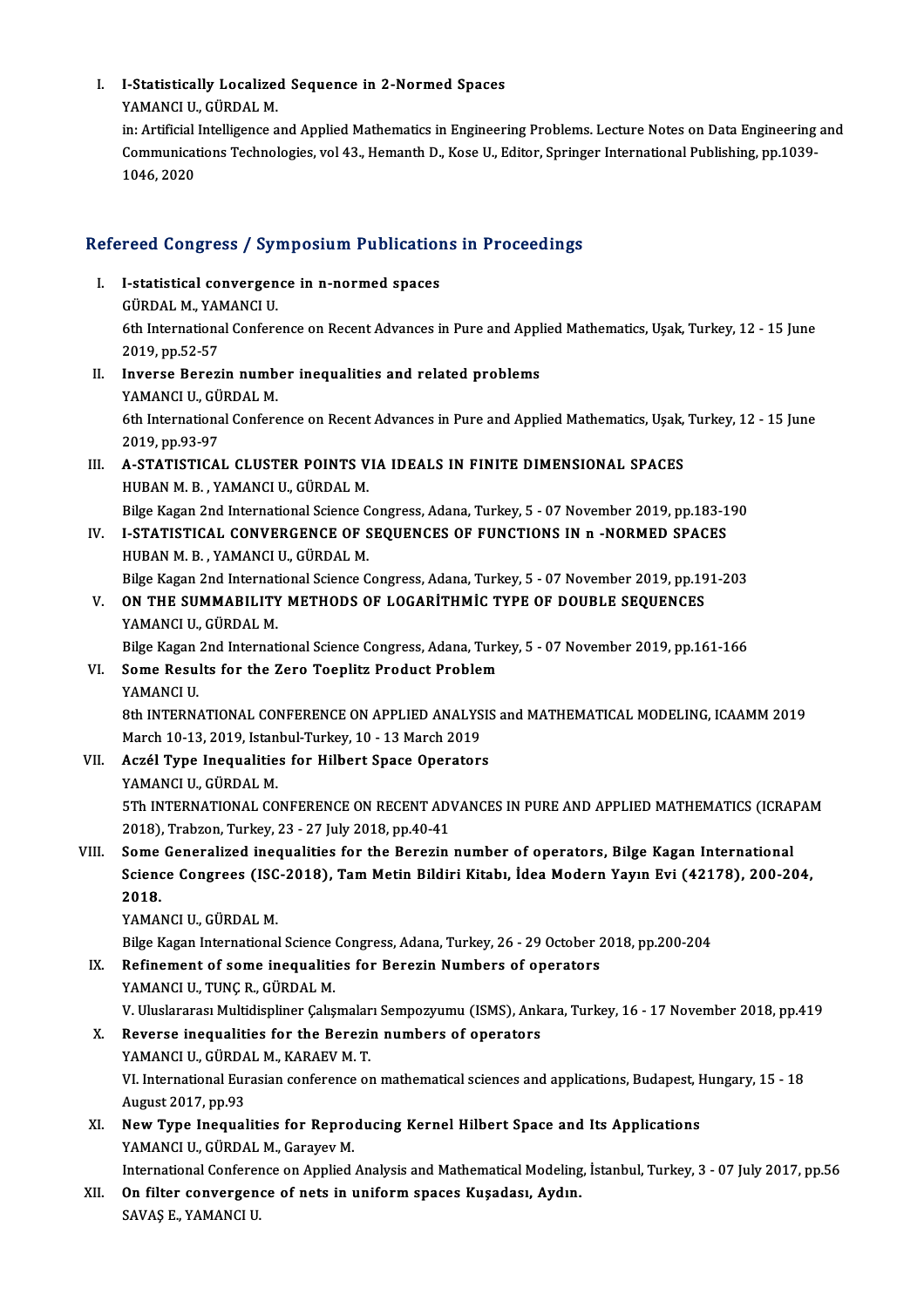4th International Conference on Recent Advances in Pure and Applied Mathematics, Aydın, Turkey, 11 - 15 May<br>2017.nr 179 4th Internatio<br>2017, pp.178<br>On nowen in 4th International Conference on Recent Advances in Pure and Applied Mathematics, Ayd:<br>2017, pp.178<br>XIII. On power inequalities for Berezin number of operators and convex functions<br>XAMANCUL CÜRDAL M. CELIK C.

- 2017, pp.178<br>XIII. On power inequalities for Berezin number of operators and convex functions<br>YAMANCI U., GÜRDAL M., CELİK C. On power inequalities for Berezin number of operators and convex functions<br>YAMANCI U., GÜRDAL M., ÇELİK C.<br>4th International Conference on Recent Advances in Pure and Applied Mathematics, Aydın, Turkey, 11 - 15 May<br>2017.np YAMANCI U., C<br>4th Internatio<br>2017, pp.205<br>Borozin num 4th International Conference on Recent Advances in Pure and Applied Mathematics, Aydın, Turk<br>2017, pp.205<br>XIV. Berezin number inequality for convex function in Reproducing Kernel Hilbert Space<br>XAMANCUL CÜRDAL M. CARAYEV M.
- 2017, pp.205<br>Berezin number inequality for conve<br>YAMANCI U., GÜRDAL M., GARAYEV M. T.<br>4th International Conference on Becent A Berezin number inequality for convex function in Reproducing Kernel Hilbert Space<br>YAMANCI U., GÜRDAL M., GARAYEV M. T.<br>4th International Conference on Recent Advances in Pure and Applied Mathematics, Aydın, Turkey, 11 - 15 YAMANCI U., C<br>4th Internatio<br>2017, pp.204<br>Inverse num 4th International Conference on Recent Advances in Pure and Applied Mathematics, Aydın, Turke<br>2017, pp.204<br>XV. Inverse numerical radius inequality for Reproducing Kernel Hilbert Space Operators<br>XAMANCLU, CÜPDALM
- 2017, pp.204<br>Inverse numerical rad<br>YAMANCI U., GÜRDAL M.<br>2nd International Confor Inverse numerical radius inequality for Reproducing Kernel Hilbert Sp<br>YAMANCI U., GÜRDAL M.<br>2nd International Conference on Analysis and Its Application, 12 - 15 July 2016<br>Naw Summability Mathod and Its Applications

- YAMANCI U., GÜRDAL M.<br>2nd International Conference on Analysis and Its Applications<br>XVI. New Summability Method and Its Applications<br>Consusu M. GÜRDAL M. YAMANCUU 2nd International Conference on Ana<br>New Summability Method and Its<br>Garayev M., GÜRDAL M., YAMANCI U.<br><sup>2nd International Conference on Bess</sup> 3rd International Conference on Recent Advances in Pure and Applied Mathematics, Muğla/Bodrum, Turkey, 19 -<br>02 May 2016, pp.86 Garayev M., GÜRDAL M., YAMANCI U. 3rd International Conference on Recent Advances<br>02 May 2016, pp.86<br>XVII. f statistical convergence in 2 normed spaces<br>XAMANGUL CÜRDAL M
- 02 May 2016, pp.86<br>f statistical convergen<br>YAMANCI U., GÜRDAL M.<br>International Conference International Conference in 2 normed spaces<br>International Conference on Intuitionistic Fuzzy Sets Theory and Applications, 20 - 22 April 2016<br>atd statistical convergence in intuitionistic fuzzy normed spaces

YAMANCI U., GÜRDAL M.<br>International Conference on Intuitionistic Fuzzy Sets Theory and Applicat<br>XVIII. std statistical convergence in intuitionistic fuzzy normed spaces<br>XAMANCLU, CÜRDAL M International Conference<br>std statistical converge<br>YAMANCI U., GÜRDAL M.<br>International Conference International Conference on Intuitionistic fuzzy normed spaces<br>International Conference on Intiuniotistic Fuzzy Sets Theory and Aplications 2016, 20 - 22 April 2016<br>International Conference on Intiuniotistic Fuzzy Sets The

## YAMANCI U., GÜRDAL M.<br>International Conference on Intiuniotistic Fuzzy Sets Theory and Aplications 2016, 20 - 22 Aproxy<br>XIX. On some generalized inequalities for Reproducing Kernel Hilbert Space Operators<br>XAMANCUL CÜRDAL M International Conference<br>On some generalized i<br>YAMANCI U., GÜRDAL M.<br>The 4th Abu Dhebi Unive

On some generalized inequalities for Reproducing Kernel Hilbert Space Operators<br>YAMANCI U., GÜRDAL M.<br>The 4th Abu Dhabi University Annual International Conference: Mathematical Science its Applications, Abu Dhabi,<br>United A YAMANCI U., GÜRDAL M.<br>The 4th Abu Dhabi University Annual International Co<br>United Arab Emirates, 23 - 26 December 2015, pp.71<br>Statistical convergence and onerators on Fock United Arab Emirates, 23 - 26 December 2015, pp.71

XX. Statistical convergence and operators on Fock spaces YAMANCI U., GÜRDAL M. Statistical convergence and operators on Fock spaces<br>YAMANCI U., GÜRDAL M.<br>International Conference on Advancements in Mathematical Sciences, 5 - 07 November 2015<br>Statistical Convergence of and Operators on Fock Spaces.

### XXI. Statistical Convergence of and Operators on Fock Spaces<br>YAMANCI U., GÜRDAL M. International Conference<br>Statistical Convergenc<br>YAMANCI U., GÜRDAL M.<br>International Conference

Statistical Convergence of and Operators on Fock Spaces<br>YAMANCI U., GÜRDAL M.<br>International Conference on Advancements in Mathematical Sciences (AMS-2015), Antalya, Turkey, 5 - 07<br>Navamber 2015, pp.119. YAMANCI U., GÜRDAL M.<br>International Conference<br>November 2015, pp.119<br>On the existence of int International Conference on Advancements<br>November 2015, pp.119<br>XXII. On the existence of invariant subspace<br>MIBARIZ T.C. CURDAL M. VAMANCLU

November 2015, pp.119<br>On the existence of invariant subspace<br>MUBARIZ T G., GÜRDAL M., YAMANCI U.

On the existence of invariant subspace<br>MUBARIZ T G., GÜRDAL M., YAMANCI U.<br>International Conference on Recent Advances in Pure and Applied Mathematics, İstanbul, Turkey, 2015, 6 - 08 June MUBA<br>Intern<br>2015<br>Deser International Conference on Recent Advances in Pure and Applied Mathematics, İstanbul, Turkey, 2015, 6 - 08 |<br>2015<br>XXIII. Description of Bloch spaces weighted Bergman spaces and their invariant subspaces and related<br>august

## 2015<br>Descriptio<br>questions<br>MUPAPIZ T questions<br>MUBARIZ T G., GÜRDAL M., YAMANCI U.

International Conference on Recent Advances in Pure and Applied Mathematics, 6 - 09 November 2014

## MUBARIZ T G., GÜRDAL M., YAMANCI U.<br>International Conference on Recent Advances in Pure and Applied Mathematics, 6 - 09 Novem<br>XXIV. Description of Block Spaces and Their Invariant Subspaces, and Related Questions<br>MÜRARIZ T International Conference on Recent Adv<br>Description of Block Spaces and Th<br>MÜBARİZ T K., GÜRDAL M., YAMANCI U.<br>International Conference on Becent Adv

Description of Block Spaces and Their Invariant Subspaces, and Related Questions<br>MÜBARİZ T K., GÜRDAL M., YAMANCI U.<br>International Conference on Recent Advances in Pure and Applied Mathematics, Antalya, Turkey, 6 - 09 Nove MÜBARİZ T K., GÜRDAL M., YAMANCI U.<br>International Conference on Recent Advances in Pure and Applied Mathematics, Antalya, Turkey, 6 - 09 November<br>2014, pp.106 International Conference on Recent Advances in Pure and Applied Mather<br>2014, pp.106<br>XXV. Statistical Convergence and Some Questions of Operator Theory<br>CUPDAL M. VAMANCLU

2014, pp.106<br>Statistical Convergenc<br>GÜRDAL M., YAMANCI U.<br>International Conference GÜRDAL M., YAMANCI U

International Conference on Recent Advances in Pure and Applied Mathematics, Antalya, Turkey, 6 - 09 November 2014, pp.119

XXVI. Some results via de la Vallée-Poussin mean in probabilistic 2-normed spaces, Recent Advances in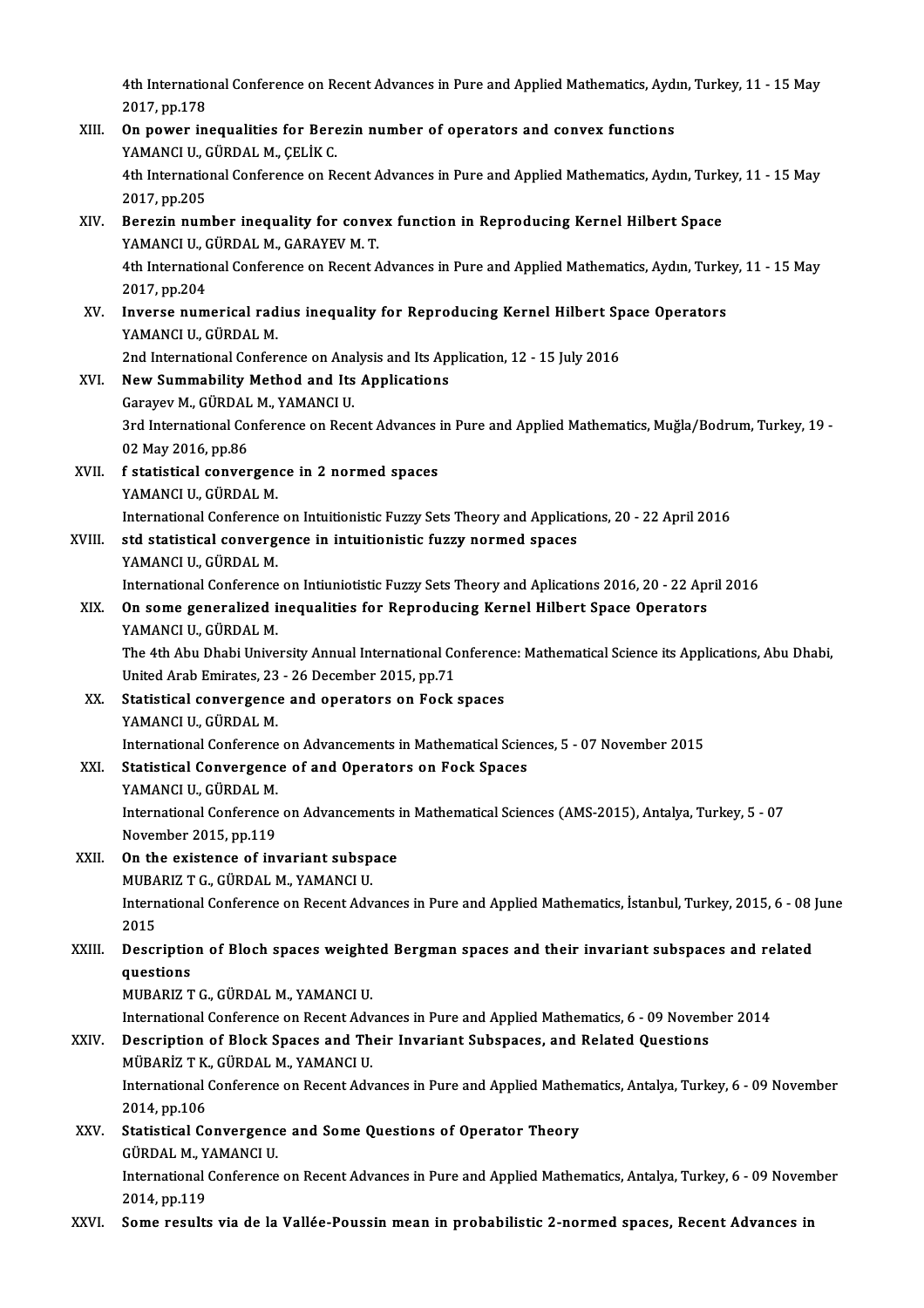|               | Mathematics, Statistics and Economics                                                                                                                                                    |
|---------------|------------------------------------------------------------------------------------------------------------------------------------------------------------------------------------------|
|               | YAMANCI U., GÜRDAL M., AYTAR S.                                                                                                                                                          |
|               | The 2014 International Conference on Pure Mathematics-Applied Mathematics, 1 September - 24 August 2014                                                                                  |
| XXVII.        | On Statistical Limit Points in a Fuzzy Valued Metric Space, Recent Advances in Mathematics, Statistics                                                                                   |
|               | and Economics                                                                                                                                                                            |
|               | AYTAR S., YAMANCI U., GÜRDAL M.                                                                                                                                                          |
|               | The 2014 International Conference on Pure Mathematics-Applied Mathematics, 3 September - 01 August 2014                                                                                  |
| XXVIII.       | Statistical Convergence and Berezin Symbols for Double Sequences                                                                                                                         |
|               | YAMANCI U., GÜRDAL M., AYTAR S.                                                                                                                                                          |
|               | 3rd International Eurasian Conference On Mathematical Sciences and Applications, Vienna, Austria, 25 - 28 August                                                                         |
|               | 2014, pp.34                                                                                                                                                                              |
| XXIX.         | I-Statistically Pre-Cauchy Double Sequences Defined by a Modulus                                                                                                                         |
|               | GÜRDAL M., YAMANCI U.<br>Third International Conference on Operator Theory, Hammamet, Tunisia, 28 April - 01 May 2014, pp.28                                                             |
| XXX.          | On Statistical Limit Points in a Fuzzy Valued Metric Space                                                                                                                               |
|               | AYTAR S., YAMANCI U., GÜRDAL M.                                                                                                                                                          |
|               | The 2014 International Conference on Pure Mathematics-Applied Mathematics, 15 - 17 March 2014                                                                                            |
| XXXI.         | Some Results via De La Vallée-Poussin Mean In probabilistic 2-Normed Spaces                                                                                                              |
|               | YAMANCI U., GÜRDAL M., AYTAR S.                                                                                                                                                          |
|               | 2014 Interna tional Conference on Pure Mathematics - Applied Mathematics (PM -AM '14), Venice, Italy, 15 - 17                                                                            |
|               | March 2014, pp.34-39                                                                                                                                                                     |
| XXXII.        | A^{I}-statistical convergence with respect to a sequence of modulus functions                                                                                                            |
|               | YAMANCI U., GÜRDAL M., SALTAN S.                                                                                                                                                         |
|               | The Algerian-Turkish International days on Mathematics, İstanbul, Turkey, 12 September 2013 - 14 September                                                                               |
|               | 2014, pp 94                                                                                                                                                                              |
| <b>XXXIII</b> | Lacunary A-statistical Convergence on Probabilistic Normed Space                                                                                                                         |
|               | GÜRDAL M, HUBAN M B, YAMANCI U.                                                                                                                                                          |
| <b>XXXIV</b>  | The Algerian-Turkish International days on Mathematics, İstanbul, Turkey, 12 - 14 September 2013, pp.94<br>A^{I}-statistical convergence with respect to a sequence of modulus functions |
|               | YAMANCI U., GÜRDAL M., SALTAN S.                                                                                                                                                         |
|               | The Algerian-Turkish International days on Mathematics, İstanbul, Turkey, 12 September 2013 - 14 September                                                                               |
|               | 2014, pp 94                                                                                                                                                                              |
| XXXV.         | Berezin symbols, Riccati operator equations and related questions                                                                                                                        |
|               | MÜBARİZ T K., GÜRDAL M., SALTAN S., YAMANCI U.                                                                                                                                           |
|               | 4th International Conference on Matrix Analysis and Applications, Konya, Turkey, 2 - 05 July 2013, pp.18                                                                                 |
| XXXVI.        | Blaschke sequences, Berezin symbols and related problems                                                                                                                                 |
|               | KARAEV M. T., GÜRDAL M., SALTAN S., YAMANCI U.                                                                                                                                           |
|               | 1st International Western Balkans Conference of Mathematical Sciences, Elbasan, Albania, 30 May - 01 June 2013,                                                                          |
|               | pp 72-73                                                                                                                                                                                 |
| <b>XXXVII</b> | On asymptotically generalized statistical equivalent double sequences via ideals                                                                                                         |
|               | YAMANCI U., GÜRDAL M.                                                                                                                                                                    |
|               | 1st International Western Balkans Conference of Mathematical Sciences, Elbasan, Albania, 30 May - 01 June 2013,<br>pp 86-88                                                              |
| XXXVIII.      | Lacunary Statistical Limit Points in Random 2-Normed Spaces                                                                                                                              |
|               | GÜNCAN A. N., YAMANCI U., GÜRDAL M.                                                                                                                                                      |
|               | The Algerian-Turkish International days on Mathematics (ATIM-2012), Annaba, Algeria, 9 - 11 October 2012, pp.43                                                                          |
| <b>XXXIX</b>  | On the Berezin symbols method, Abel convergence and related questions                                                                                                                    |
|               | MÜBARİZ T K., GÜRDAL M., YAMANCI U.                                                                                                                                                      |
|               | The Algerian-Turkish International days on Mathematics (ATIM-2012), Annaba, Algeria, 9 - 11 October 2012,                                                                                |
|               | pp.110                                                                                                                                                                                   |
| XL.           | Some results on dist-formulas, Toeplitz operators and Berezin symbols                                                                                                                    |
|               |                                                                                                                                                                                          |